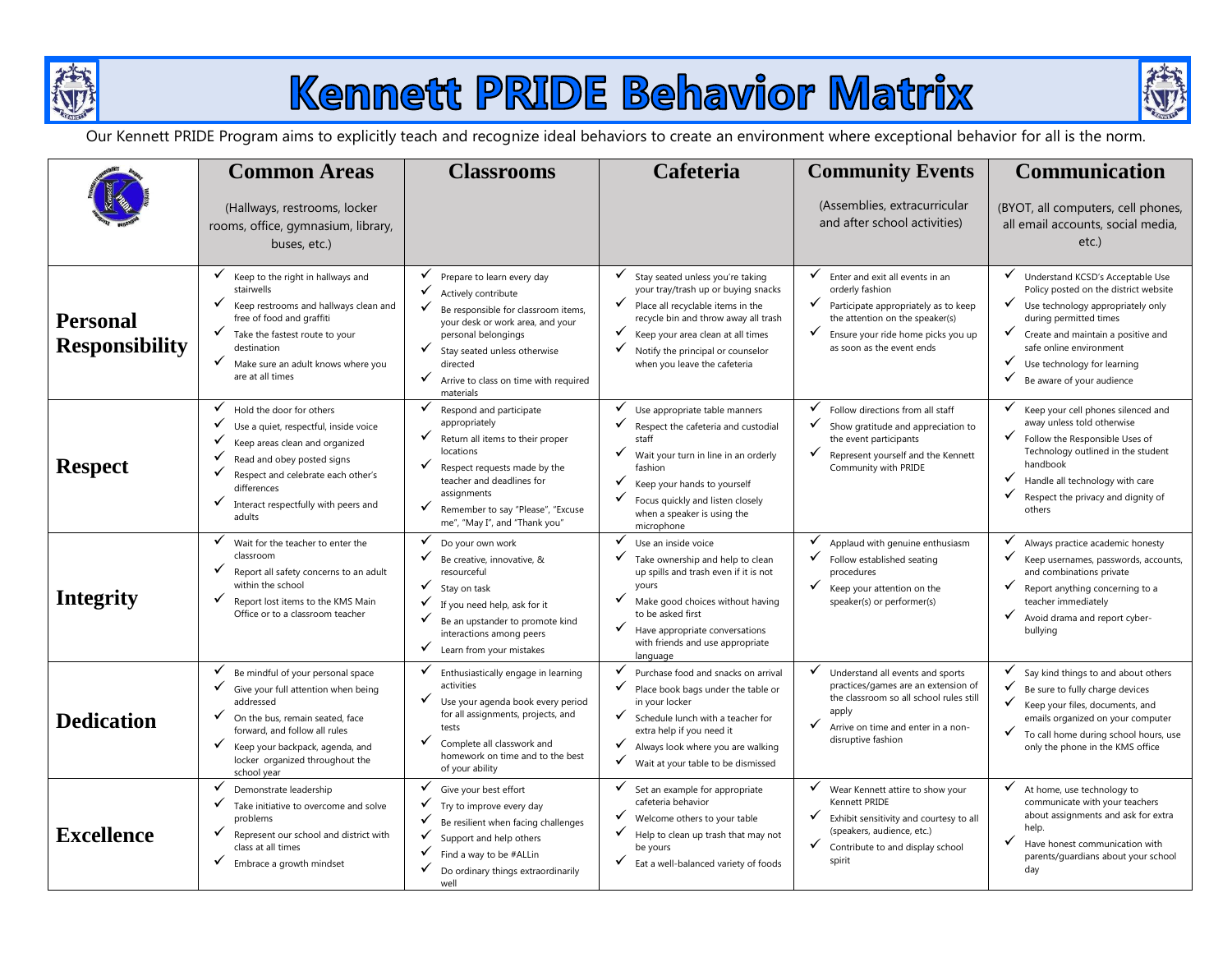### **Kennett PRIDE Information**

### **When do students learn about Kennett PRIDE?**

- Every student has a Kennett PRIDE period every day. Students will learn about how to show Kennett PRIDE during this period.
- All KMS staff will reinforce the PRIDE Matrix and recognize students throughout the school day.

### **How do students earn Kennett Squares?**

By consistently showing Kennett PRIDE throughout the day.

### **Fun Facts about Kennett Squares:**

- KMS keeps track of how many Kennett Squares each student earns.
	- o **Regular Kennett Square:** Counts as **one (1)** Kennett Square.
	- o **Regular Kennett Square on a POWER UP Day**: Counts as **two (2)** Kennett Squares!
	- o **Golden Kennett Squares** (Each Teacher's Student of the Month): Counts as **three (3)** Kennett Squares!
	- o **Marking Period Honor Roll or High Honor Roll**: Counts as **one (1)** Kennett Square.
	- o **Marking Period Distinguished Honor Roll:** Counts as **two (2)** Kennett Squares!

#### **How do students earn Kennett PRIDE wristbands?**

- 5 Kennett Squares = Level 1 wristband (wristband placed in homeroom teacher's mailbox)
- 15 Kennett Squares = Level 2 wristband (wristband placed in homeroom teacher's mailbox)
- 25 Kennett Squares = Level 3 wristband (wristband delivered directly to student by grade level principal)

### **Other information everyone should know:**

- 1. **Student of the Month:** The student(s) in each grade with the most Kennett Squares in the current month will be recognized as the PRIDE Students of the Month. They will be featured on the morning announcements and receive a certificate.
- 2. **End of Year Awards:** The top 25 students in each grade with the MOST Kennett Squares will be recognized as PRIDE Students of the Year!

**Remote Learning:** Teachers will still be recognizing students for showing Kennett PRIDE and following the Microsoft Teams Expectations. Whether you are physically in school OR learning from the computer, show your Kennett PRIDE!



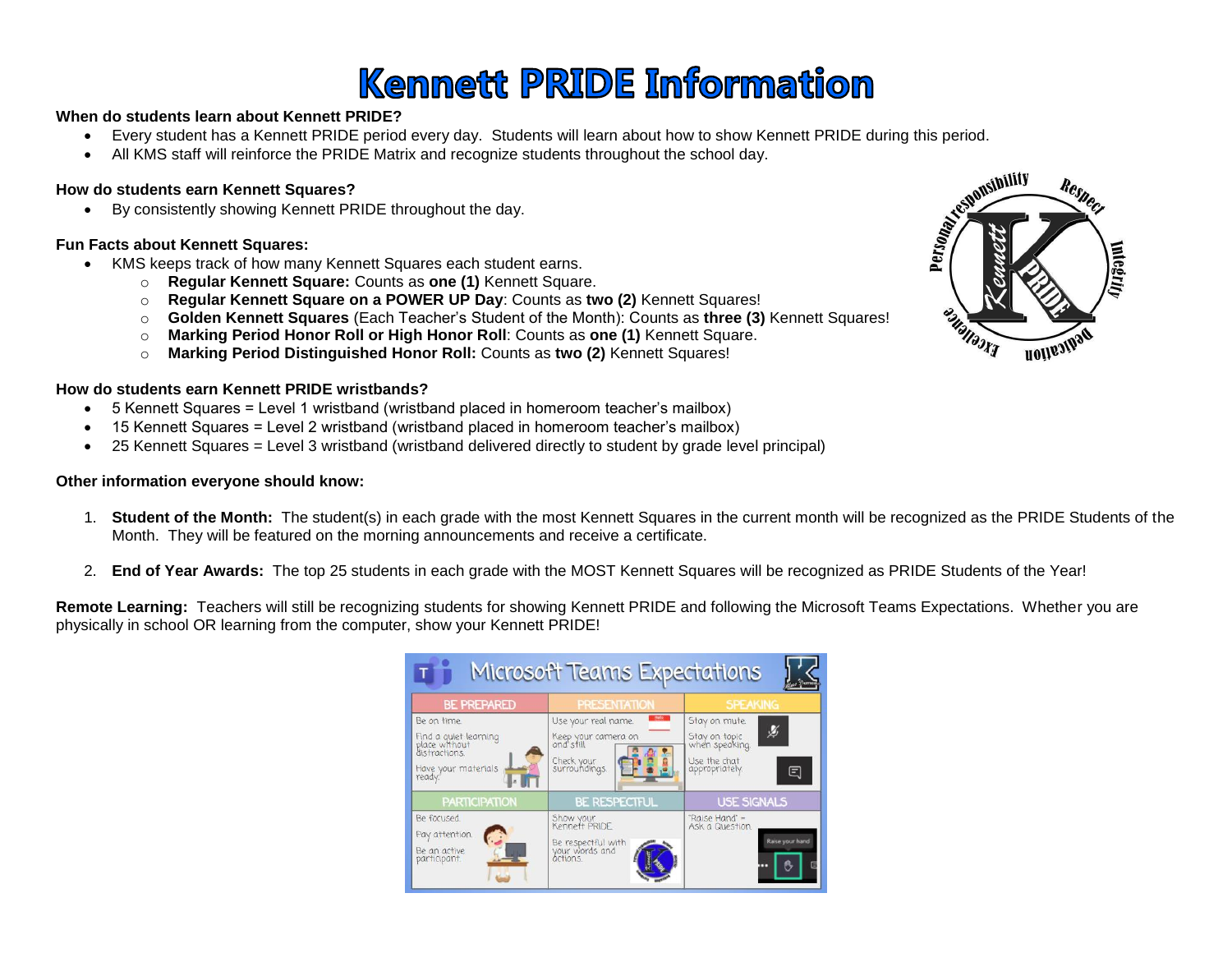

### Kennett PRIDE Matriz de Comportamiento



Nuestro programa PRIDE de Kennett tiene como objetivo enseñar y reconocer explícitamente los comportamientos ideales para crear un ambiente donde el comportamiento excepcional para todos es la norma.

|                                           | <b>ÁREAS COMUNES</b><br>(Pasillos, baños, vestuarios, oficina,<br>gimnasio, biblioteca, autobuses,<br>$etc.$ )                                                                                                                                                                                                                           | <b>AULAS</b>                                                                                                                                                                                                                                                                                                                             | <b>CAFETTERÍA</b>                                                                                                                                                                                                                                                                                                | <b>EVENTOS DE LA</b><br><b>COMUNIDAD</b><br>(Asambleas, actividades<br>extracurriculares y                                                                                                                                                          | COMUNICACIÓN<br>(BYOT, todas las computadoras,<br>teléfonos celulares, todas las<br>cuentas de correo electrónico,<br>redes sociales, etc.)                                                                                                                                                                                           |
|-------------------------------------------|------------------------------------------------------------------------------------------------------------------------------------------------------------------------------------------------------------------------------------------------------------------------------------------------------------------------------------------|------------------------------------------------------------------------------------------------------------------------------------------------------------------------------------------------------------------------------------------------------------------------------------------------------------------------------------------|------------------------------------------------------------------------------------------------------------------------------------------------------------------------------------------------------------------------------------------------------------------------------------------------------------------|-----------------------------------------------------------------------------------------------------------------------------------------------------------------------------------------------------------------------------------------------------|---------------------------------------------------------------------------------------------------------------------------------------------------------------------------------------------------------------------------------------------------------------------------------------------------------------------------------------|
| <b>RESPONSABILIDAD</b><br><b>PERSONAL</b> | ✔ Mantente a la derecha en pasillos y<br>escaleras<br>V Mantenga los baños y pasillos limpios y<br>libres de comida y grafiti<br>√ Tome la ruta más rápida a su destino<br>√ Asegúrate de que un adulto sepa dónde<br>estás en todo momento                                                                                              | Prepárate para aprender todos los días<br>$\checkmark$ Contribuir activamente<br>√ Sea responsable de los artículos del aula,<br>su escritorio o área de trabajo, y sus<br>pertenencias personales<br>Permanecer sentado a menos que se<br>indique lo contrario<br>$\checkmark$ Lleque a clase a tiempo con los<br>materiales requeridos | Quédese sentado a menos que tome su<br>bandeja / basura o compre bocadillos<br>✔ Coloque todos los artículos reciclables en<br>la papelera de reciclaje y tire toda la<br>basura<br>$\checkmark$ Mantenga su área limpia en todo<br>momento<br>Notificar al director o consejero cuando<br>salga de la cafetería | extracurriculares)<br>Ingrese y salga de todos los eventos de<br>manera ordenada<br>Participar apropiadamente para<br>mantener la atención en el orador (s)<br>✔ Asegúrese de que su viaje a casa lo<br>recoja tan pronto como termine el<br>evento | Comprender la Política de uso aceptable<br>de KCSD publicada en el sitio web del<br>distrito<br>√ Use la tecnología apropiadamente solo<br>durante los tiempos permitidos<br>√ Crear y mantener un entorno en línea<br>positivo y seguro<br>Usar tecnología para aprender<br>Sé consciente de tu audiencia                            |
| <b>RESPETO</b>                            | $\checkmark$ Sostén la puerta para otros<br>√ Use una voz interior tranquila, respetuosa<br>✔ Mantenga las áreas limpias y organizadas<br>$\checkmark$ Lee y obedece letreros publicados<br>$\checkmark$ Respete y celebrar las diferencias de los<br>demás.<br>$\checkmark$ Interactúe respetuosamente con sus<br>compañeros y adultos. | Responder y participar adecuadamente<br>Devuelva todos los artículos a sus<br>ubicaciones adecuadas<br>$\checkmark$ Respetar las solicitudes hechas por el<br>maestro y los plazos para las tareas<br>√ Recuerde decir "Por favor", "Disculpe",<br>"Puedo" y "Gracias"                                                                   | √ Use modales en la mesa apropiados<br>√ Respetar la cafetería y el personal de<br>limpieza.<br>✔ Espera tu turno en línea de manera<br>ordenada<br>✔ Mantén tus manos para ti mismo<br>$\checkmark$ Enfoque rápidamente y escuche<br>atentamente cuando un altavoz esté<br>usando el micrófono                  | Siga las instrucciones de todo el personal<br>✔ Mostrar gratitud y aprecio a los<br>participantes del evento<br>$\checkmark$ Representarte a ti mismo y a la<br>comunidad de Kennett con PRIDE                                                      | Mantenga sus teléfonos celulares<br>silenciados y alejados a menos que se le<br>indique lo contrario<br>✔ Siga los usos responsables de la tecnología<br>descritos en el manual del estudiante<br>√ Maneje toda la tecnología con cuidado<br>Respetar la privacidad y la dignidad de los<br>demás.                                    |
| <b>INTEGRIDAD</b>                         | $\checkmark$ Espere a que el maestro ingrese al aula<br>$\checkmark$ Informe todas las preocupaciones de<br>seguridad a un adulto dentro de la escuela<br>$\checkmark$ Informe los artículos perdidos a la oficina<br>principal de KMS o al maestro de la clase                                                                          | Haz tu propio trabajo<br>$\checkmark$ Sea creativo, innovador e ingenioso<br>$\checkmark$ Mantente en la tarea<br>$\checkmark$ Si necesita ayuda, solicítela<br>$\checkmark$ Sea un experto para promover<br>interacciones amables entre pares<br>$\checkmark$ Aprende de tus errores                                                    | ✔ Usa una voz interna<br>✔ Tome posesión (Ownership) y ayude a<br>limpiar los derrames y la basura, incluso<br>si no es suya<br>$\checkmark$ Tome buenas decisiones sin tener que<br>preguntar primero<br>$\checkmark$ Tener conversaciones apropiadas con<br>amigos y usar lenguaje apropiado                   | $\checkmark$ Aplauda con genuino entusiasmo<br>$\checkmark$ Siga los procedimientos de asiento<br>establecidos<br>√ Mantenga su atención en el orador (s) o<br>intérprete (s)                                                                       | Practica siempre la honestidad académica<br>✔ Mantenga privados los nombres de<br>usuario, contraseñas, cuentas y<br>combinaciones<br>$\checkmark$ Informe inmediatamente cualquier cosa<br>relacionada con un maestro<br>$\checkmark$ Evita el drama y denuncia el acoso<br>cibernético                                              |
| <b>DEDICACIÓN</b>                         | $\checkmark$ Tenga en cuenta su espacio personal<br>✔ Presta toda tu atención cuando te dirijan<br>✔ En el autobús, permanezca sentado, mire<br>hacia adelante y siga todas las reglas<br>Mantenga su mochila, agenda y casillero<br>organizados durante todo el año escolar                                                             | Participar con entusiasmo en actividades<br>de aprendizaje<br>√ Use su agenda en cada período para<br>todas las tareas, proyectos y pruebas<br>✔ Complete todo el trabajo de clase y la<br>tarea a tiempo y lo mejor que pueda                                                                                                           | Compre alimentos y bocadillos a la<br>llegada<br>✔ Coloque las mochilas debajo de la mesa<br>o en su casillero<br>✔ Programe el almuerzo con un maestro<br>para obtener ayuda adicional si la<br>necesita<br>$\checkmark$ Siempre mira por donde caminas<br>Espera en tu mesa para que te despidan               | Comprender todos los eventos y las<br>prácticas / juegos deportivos son una<br>extensión del aula, por lo que todas las<br>reglas de la escuela aún se aplican<br>✔ Llegue a tiempo y entre de manera no<br>disruptiva                              | Decir cosas amables a otros y sobre ellos<br>$\checkmark$ Asegúrese de cargar completamente los<br>dispositivos<br>$\checkmark$ Mantenga sus archivos, documentos y<br>correos electrónicos organizados en su<br>computadora<br>Para llamar a casa durante el horario<br>escolar, use solo el teléfono en la oficina de<br><b>KMS</b> |
| <b>EXCELENCIA</b>                         | ✔ Demuestre liderazgo<br>$\checkmark$ Tome la iniciativa para superar y resolver<br>problemas<br>Represente a nuestra escuela y distrito con<br>clase en todo momento<br>◆ Abraza una mentalidad de crecimiento                                                                                                                          | $\checkmark$ Da tu mejor esfuerzo<br>✔ Intenta mejorar cada día<br>✔ Sea resistente cuando enfrente desafíos<br>$\checkmark$ Apoyar y ayudar a otros<br>$\checkmark$ Haz cosas ordinarias extraordinariamente<br>bien                                                                                                                    | Establecer un ejemplo para el comportamiento<br>apropiado de la cafetería<br>✔ Dé la bienvenida a otros a su mesa<br>Ayuda a limpiar la basura que puede no ser tuya<br>$\checkmark$ Coma una variedad equilibrada de alimentos                                                                                  | Use vestimenta de Kennett para mostrar<br>su Kennett PRIDE<br>✔ Mostrar sensibilidad y cortesía a todos<br>(oradores, audiencia, etc.)<br>Contribuir y mostrar el espíritu escolar                                                                  | En casa, use la tecnología para<br>comunicarse con sus maestros sobre las<br>tareas y solicite ayuda adicional.<br>✔ Tenga una comunicación honesta con los<br>padres / tutores sobre su día escolar                                                                                                                                  |